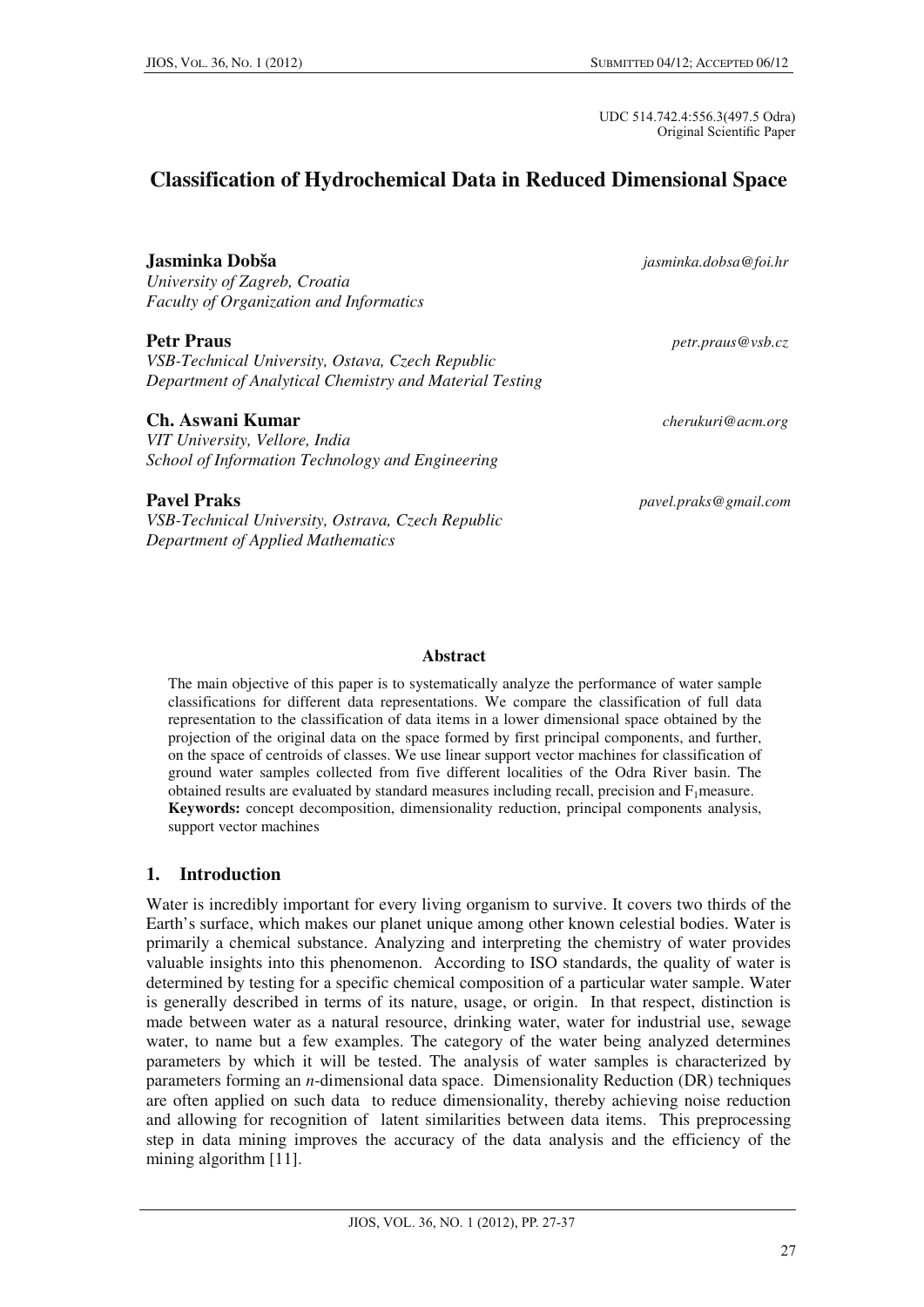In their previous work, Praus and Praks [23] proposed applying the Latent Semantic Indexing (LSI) method for information retrieval of hydrochemical data. LSI includes two steps. In the first step, the dimensionality of the data is reduced by the projection on first principal components (which is equivalent to the application of SVD decomposition). The second step calculates the similarity between representations of water samples [3]. The representation of data in a lower dimensional space by concept decomposition is an intuitive approach that was originally developed for the purpose of text mining, where data are projected on centroids of clusters or classes [12]. Using concept decomposition instead of SVD is computationally less complex. Moreover, the literature suggests that the results of information retrieval of text documents are comparable to that of representation by LSI [13]. In our research we will apply dimensionality reduction by PCA and also use concept decomposition in a supervised setting to test this approach on the task of hydrochemical data classification. Motivated by the analyses by Praus and Praks [23], Dobsa and Dalbelo-Basic [13], and Aswani Kumar and Srinivas [5], we classify ground water samples collected from the Odra River basin in Ostrava, Czech Republic, using linear support vector machines (SVM). The paper is organized as follows. Section 2 provides problem description and reviews related work. Principal components analysis, concept decomposition and the algorithm of support vector machines are explained in Section 3. The methodology we adopted to solve the problem is introduced in Section 4. We demonstrate the proposed methodology and analyze the results obtained in Section 5.

#### **2. Problem Description and Related Work**

Hydrochemical datasets are represented as data matrices where each column of a given data matrix represents a sample composition and can be expressed as vector  $X=(x_1,x_2,...,x_n)$ , where  $x_i$  is the  $i^{\text{th}}$  chemical parameter and *n* is the total number of chemical parameters being considered for analysis. Real hydrochemical data samples are noisy so the retrieval of similarities among such data items can lead to incorrect findings. Such multidimensional data requires DR techniques to remove the noise by reducing dimensionality and enable the interpretation of latent information. In the literature there are reviews of various DR techniques [2], [11]. Praus and Praks [23] applied a SVD based approach for removing noise and retrieval of similar water samples from a ground water dataset. Several applications of SVD can be found in the literature including rule mining [6].

Applications of data mining and artificial intelligence techniques for hydro data analysis are also well discussed in the literature. Ouyang applied PCA and Principal Factor Analysis (PFA) to evaluate the effectiveness of a surface water quality monitoring network in a river where monitoring stations were used as variables [20]. Brodnjak-Voncina et al. studied the quality of the Mura River water by applying standard multivariate statistical methods and PCA [9]. They concluded that the PCA method is discriminant enough even given the weak correlation among the variables. The case study by Kunwar P. Singh et al. presented the usefulness of multivariate statistical techniques for evaluation and interpretation of large complex data sets to obtain better information about water quality [18]. Together with these statistical techniques, several hybrid methods are also discussed in the literature. Sarbu and Pop proposed a fuzzy PCA method for measuring the water quality of the Danube River [25]. Their analysis demonstrated that the fuzzy PCA achieved better compressible results than the classical PCA. Razmkhah et al. used PCA and cluster analysis methods to investigate the water quality of the Jajrood River [24]. To study the spatial variation and source apportionment of water pollution in the Qiantang River, Huang et al. used Fuzzy Comprehensive Assessment (FCA) and Factor Analysis [15]. Liu et al. combined the information entropy theory and the fuzzy mathematics method for water quality assessment in the Three Gorges region in China [19]. Their analysis showed that the improved fuzzy comprehensive evaluation method is superior to the traditional model. In light of the studies cited above, the present research aims to compare the performance of classification of water samples represented in the original and a lower dimensional space obtained by PCA and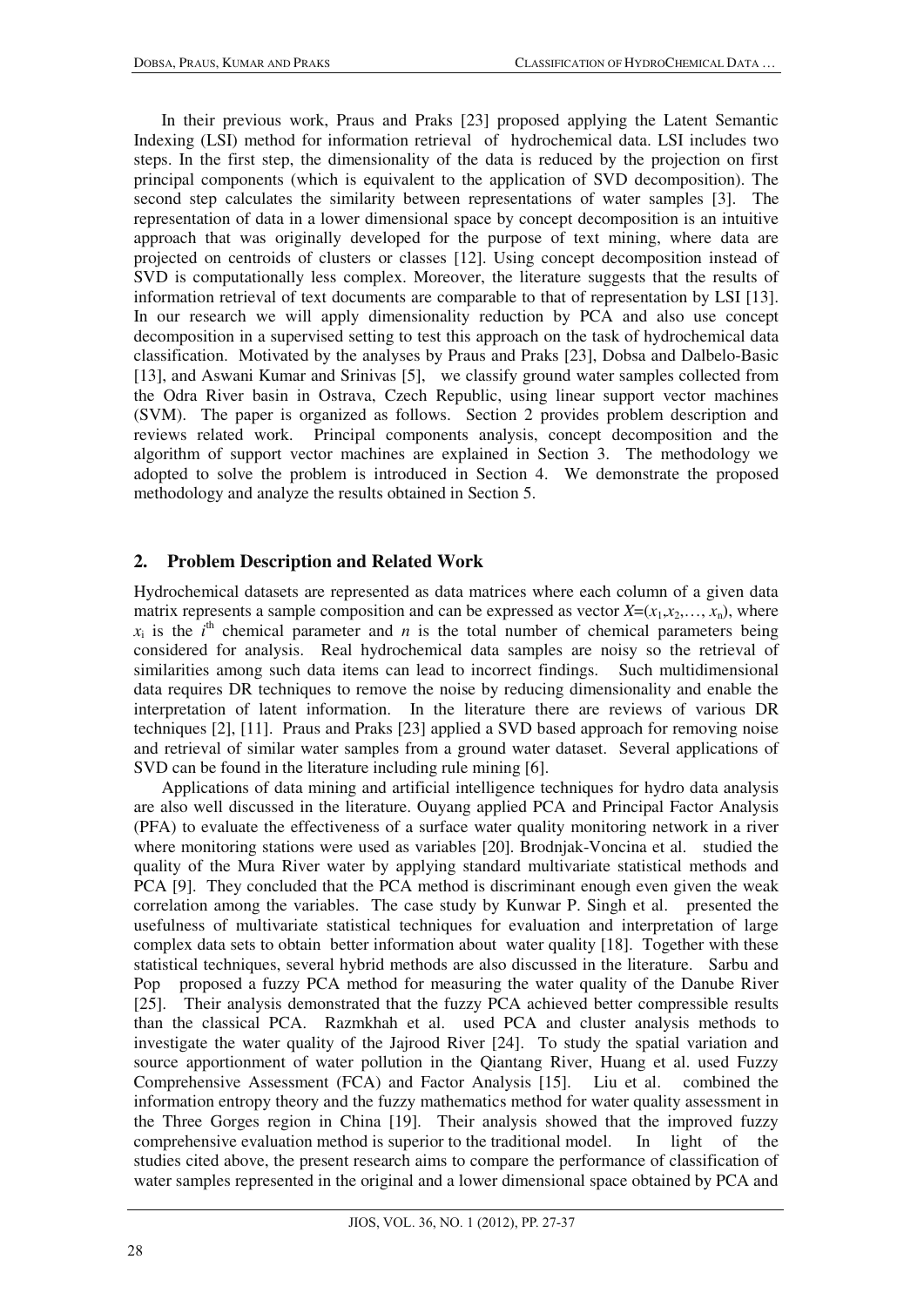concept decomposition. The classification of groundwater samples with similar composition will be elaborated through a practical case study of the Odra River basin.

## **3. PCA, Concept Decomposition and SVM**

In this section we briefly review the methodologies we adopted in our analysis for dimensionality reduction and classification.

#### **3.1. Principal Components Analysis**

PCA is one of the most popular multivariate statistical methods for information extraction and data compression by retaining only the important information followed by analyzing the variables structure. PCA transforms the original data variables into new, uncorrelated variables (axes), called principal components. These components in the new coordinate system are the linear combinations of the original variables and describe different sources of variation. The first principal component (PC) contains the largest variance of the original variables and passes through the center of the data. The second PC is orthogonal to the first PC and contains the second largest variance in the original data variables set. A detailed explanation and illustration on PCA can be found in [1].

#### **3.2. Concept Decomposition**

Dhillon and Modha proposed to use spherical *k*-means clustering as a means of identifying latent concepts in document collections [12]. They also proposed concept decomposition (CD), where documents are represented as projections on centroids of clusters which are called concept vectors. Dobsa and Dalbelo-Basic improved CD by using a fuzzy k-means (FCM) algorithm and tested its appropriateness for the task of information retrieval [13]. FCM algorithm is the most widely used algorithm among family of algorithms which are based on iterative optimization of fuzzy objective function [8]. Karypis and Hong [17] and Dobsa et al. [14] used a supervised version of CD which calculates concept vectors as centroids of the existing classes for the task of classification. They showed that such an approach results in better classification performance than using representation of full data matrix and representation by LSI especially when the size of the lower dimensional space is small. A weighted FCM algorithm for CD has recently been proposed in [5] as well. In [26] is proposed algorithm for detecting the principal allotment among fuzzy clusters and its application as a technique for dimensionality reduction.

Let *A* be *n*×*m* matrix of the hydrochemical data, where *n* is the number of parameters and *m* is the number of samples. The *concept matrix* is an  $n \times k$  matrix whose *j*-th column is concept vector  $c_i$ , that is,  $C_k = [c_1, c_2, ..., c_k]$ . If we assume linear independence of the concept vectors, then it follows that the concept matrix has rank *k*. Now we define concept decomposition  $D_k$  of data matrix *A* as the least-squares approximation of *A* on the column space of the concept matrix  $C_k$ . Concept decomposition is an  $n \times m$  matrix

$$
D_k = C_k Z^*,\tag{1}
$$

where  $Z^*$  is the solution of the least-squares problem given as

$$
Z^* = \left(C_k^T C_k\right)^{-1} C_k^T A. \tag{2}
$$

The columns of data matrix *A* are represented as a linear combination of the concept vectors, thereby reducing data space dimensionality.

#### **3.3. Support Vector Machines**

 $\overline{a}$ 

Support vector machine (SVM) finds a hyperplane which separates positive and negative training examples with the maximum possible margin [10]. This means that the distance between the hyperplane and the corresponding closest positive and negative examples is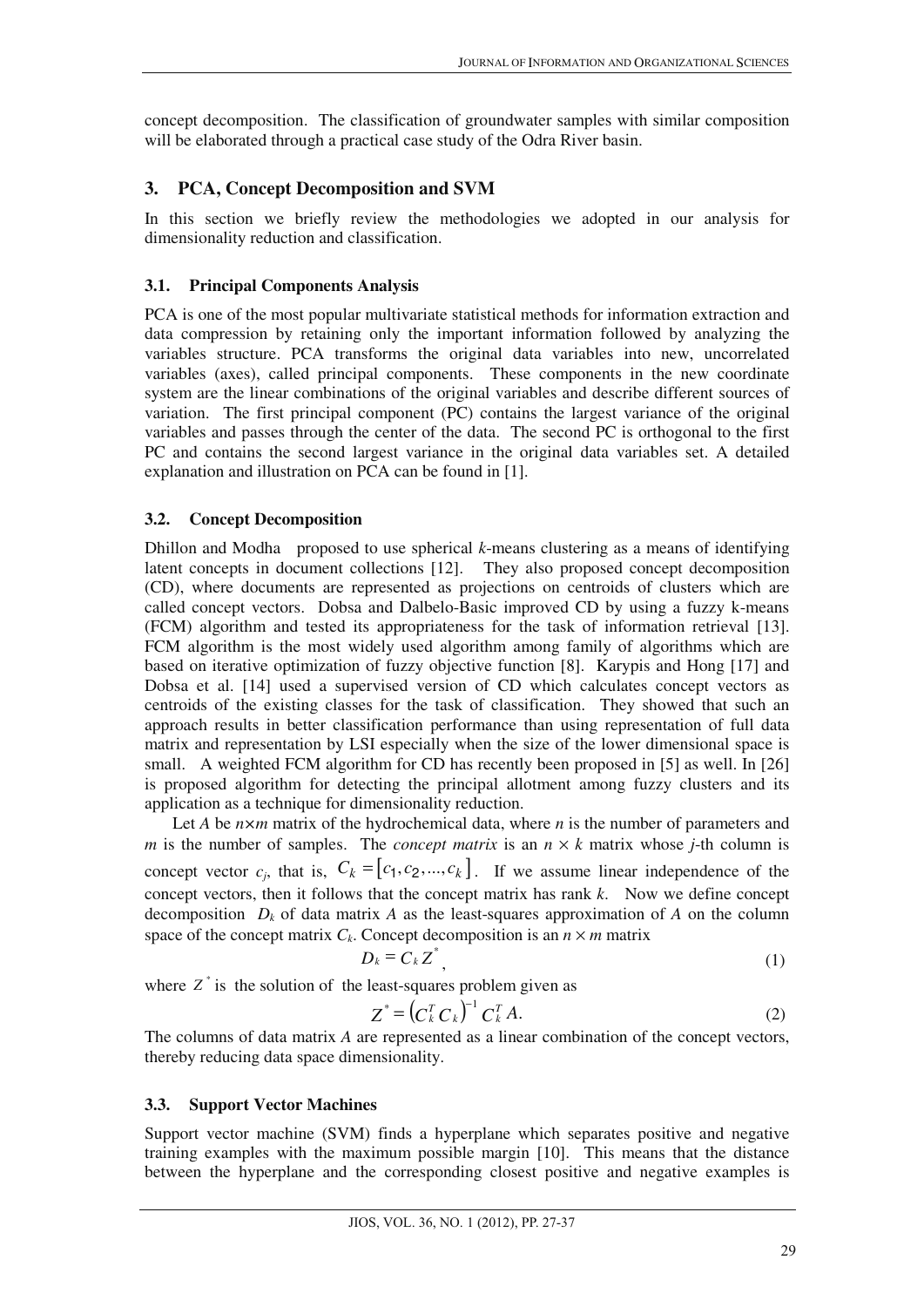maximized. A classifier of the form  $sign(w \cdot x + b)$  is learned, where *w* is the weight vector or normal vector to the hyperplane and *b* is the bias. The goal of margin maximization is equivalent to the goal of minimization of the norm of the weight vector when the margin is fixed to be of the unit value. Let the training set be the set of pairs  $(X_j, y_j)$ ,  $j = 1, 2, ..., m$ , where  $X_i$  are vectors representing samples,  $y_i$  are labels which take value 1 if the sample is in the observed class and  $-1$  if the sample is not in the class, and  $m$  is the total number of samples. The problem of finding the separating hyperplane is reduced to the optimization

problem of the type  $\min_{w,b} \langle w, \rangle$  $\min_{w,b} \langle w, w \rangle$  subject to

$$
y_j((w, X_j) + b) \ge 1, j = 1, 2, ..., m.
$$
 (3)

#### **4. Methodology**

The classification of water samples will be performed for different representations of samples: full representation of data, representations by supervised concept decomposition and representation by projection on principal components. The methodology used for the representation of water samples in the concept space is as follows:

- 1. Compute centroids of classes to obtain the concept matrix *Ck*.
- 2. Compute the reduced concept decomposition matrix  $D_k$  of the data matrix as  $D_k =$  $C_kZ^*$ , where  $Z^*$  is the solution of the least squares problem given as  $Z^* = (C_k^{\mathrm{T}} C_k)^{-1} C_k^{\mathrm{T}} A$ .

The SVM algorithm performs binary classification, classifying test samples into two classes: positive and negative. Since we are dealing with the problem of classification in five classes (i.e. five different locations) we shall transform that problem into five binary classifications and perform the classification by SVM for each class separately.

#### **5. Experimental results and Discussion**

#### **5.1. Data Description**

In this section we report on the experiments conducted on ground water samples collected from five different localities in the Ostrava region spreading across the Odra River basin. The area of this basin is approximately  $6252 \text{ km}^2$  and the total watercourse is approximately 1360 km in length. All ground water samples were analyzed based on the parameters that are in accordance with the ISO standards, including: pH, Ammonium, Nitrate, Chloride, Sulfate, Hardness, Electric Conductivity (EC), Alkalinity, Acidity, Chemical Oxygen Demand by Permanganate (COD-Mn), Iron, Manganese, Dissolved oxygen and Aggressive carbon dioxide. Descriptive statistics of these parameters in the samples considered for the analysis are given in Table 1. In the data matrix we created the rows were constructed from the 14 aforementioned parameters, while the 95 water samples represented the columns. Projection on principal components columns of the data matrix was standardized (to have meant equal to 0 and the standard deviation equal to 1). The classification was performed on three-fold cross validation. We used the SvmLight v.5.0 (http://svmlight.joachims.org/) software with default parameters [16].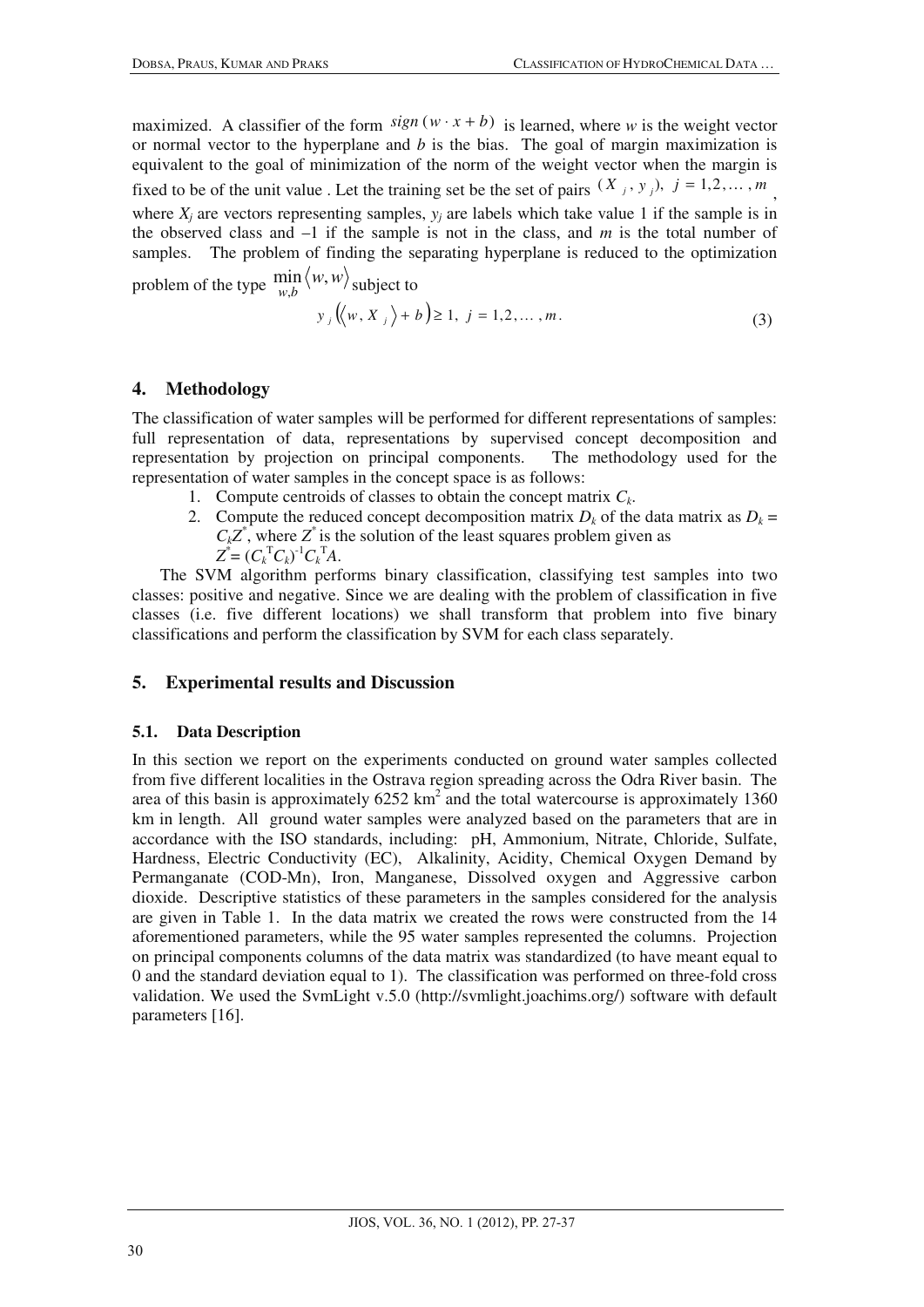|                      | <b>Mean</b> | <b>Standard</b> | <b>Minimum</b> | <b>Maximum</b> | <b>Standard</b> | <b>Standard</b> |
|----------------------|-------------|-----------------|----------------|----------------|-----------------|-----------------|
|                      |             | deviation       |                |                | skewness        | kurtosis        |
| Ammonia              | 0.74        | 0.98            | 0.014          | 3.62           | 5.17874         | 1.41348         |
| (mg/l)               |             |                 |                |                |                 |                 |
| Chloride (mg/l)      | 34.9        | 15.5            | 12.3           | 90             | 4.73363         | 3.2008          |
| $COD-Mn$ (mg/l)      | 0.84        | 0.52            | 0.21           | 2.36           | 2.69893         | $-0.73901$      |
| CO2 aggressive       | 44.1        | 24.3            | 0.21           | 91.3           | $-0.73533$      | $-1.99214$      |
| (mg/l)               |             |                 |                |                |                 |                 |
| Nitrate (mg/l)       | 17.1        | 18.2            | 0.50           | 81.7           | 4.21018         | 1.23388         |
| $\text{Iron (mg/l)}$ | 5.76        | 7.57            | 0.06           | 27.8           | 4.19133         | $-0.18692$      |
| <b>Alkalinity</b>    | 1.5         | 0.93            | 0.25           | 4.1            | 1.6625          | $-1.69405$      |
| (mmol/l)             |             |                 |                |                |                 |                 |
| <b>Manganese</b>     | 0.463       | 0.490           | 0.06           | 1.76           | 3.09299         | $-1.39442$      |
| (mg/l)               |             |                 |                |                |                 |                 |
| рH                   | 6.33        | 0.35            | 5.63           | 7.01           | $-0.17751$      | $-2.34029$      |
| <b>Dissolved</b>     | 4.04        | 3.23            | 0.49           | 11.9           | 3.69017         | $-0.78504$      |
| oxygen (mg/l)        |             |                 |                |                |                 |                 |
| Sulfate (mg/l)       | 147         | 74.4            | 37.7           | 367            | 3.05774         | $-0.09845$      |
| <b>Hardness</b>      | 2.20        | 0.83            | 0.83           | 4.4            | 1.49623         | $-1.30413$      |
| (mmol/l)             |             |                 |                |                |                 |                 |
| Conductivity         | 50.3        | 17.4            | 24.5           | 95.8           | 2.26373         | $-0.53798$      |
| (mS/m)               |             |                 |                |                |                 |                 |
| Acidity (mmol/)      | 1.20        | 0.45            | 0.25           | 2.25           | 2.13862         | $-0.86485$      |

Table 1. Descriptive statistics of the ground water samples

#### **5.2. Results**

 $\overline{a}$ 

We evaluated the classification accuracy using recall, precision and the  $F_1$  measure. Precision *p* is a proportion of data items predicted positive that are actually positive. Recall *r* is defined as a proportion of positive data items that are predicted positive. The  $F<sub>l</sub>$  measure is defined as  $F_1 = 2pr/(p + r)$ . Table 2a and Table 2b present the results of evaluation of classification: precision, recall and  $F_1$  measures for each class and each representation, i.e.; representation by full data matrix (full), projection on 2 centroids (CD2), projection on 5 centroids (CD5) and projection on *n* principal components P*n*, *n*=2,3,4,5,6. In the case of C2 representation, the first centroid is a joint centroid of classes 1 and 2, while the second one is a joint centroid of classes 3, 4 and 5. The best results (for precision, recall and  $F_1$  measure for all representations) are highlighted for every class. The classification using the representation of full data yielded high results on the  $F_1$  measure (above 80% for all classes but class 4). Classes are joined on the basis of similarity between them which is determined graphically by scatter plots, as shown in Figures 1 and 2. Figure 1 illustrates the projection on two centroids, while Figure 2 displays the projection on first two principal components.

Class 4 is the hardest one to recognize: recall for that class was significantly lower than for other classes. This can be explained by the fact that samples from that class were dispersed and are not linearly separable, which can be seen in scatter plots in Figures 1 and 2. Generally, the highest results on the  $F_1$  measure were achieved for representation by full data for classes 1 and 2 and for representation by projections on principal components for classes 3, 4 and 5. This can be explained by the fact that measures from locations 3, 4 and 5 were interwoven and therefore the semantic representation by principal components produced better classification results in this case. This can also be substantiated by the fact that recall for classes 4 and 5 improved for representation P6 and P4, respectively, in comparison to representation by full data.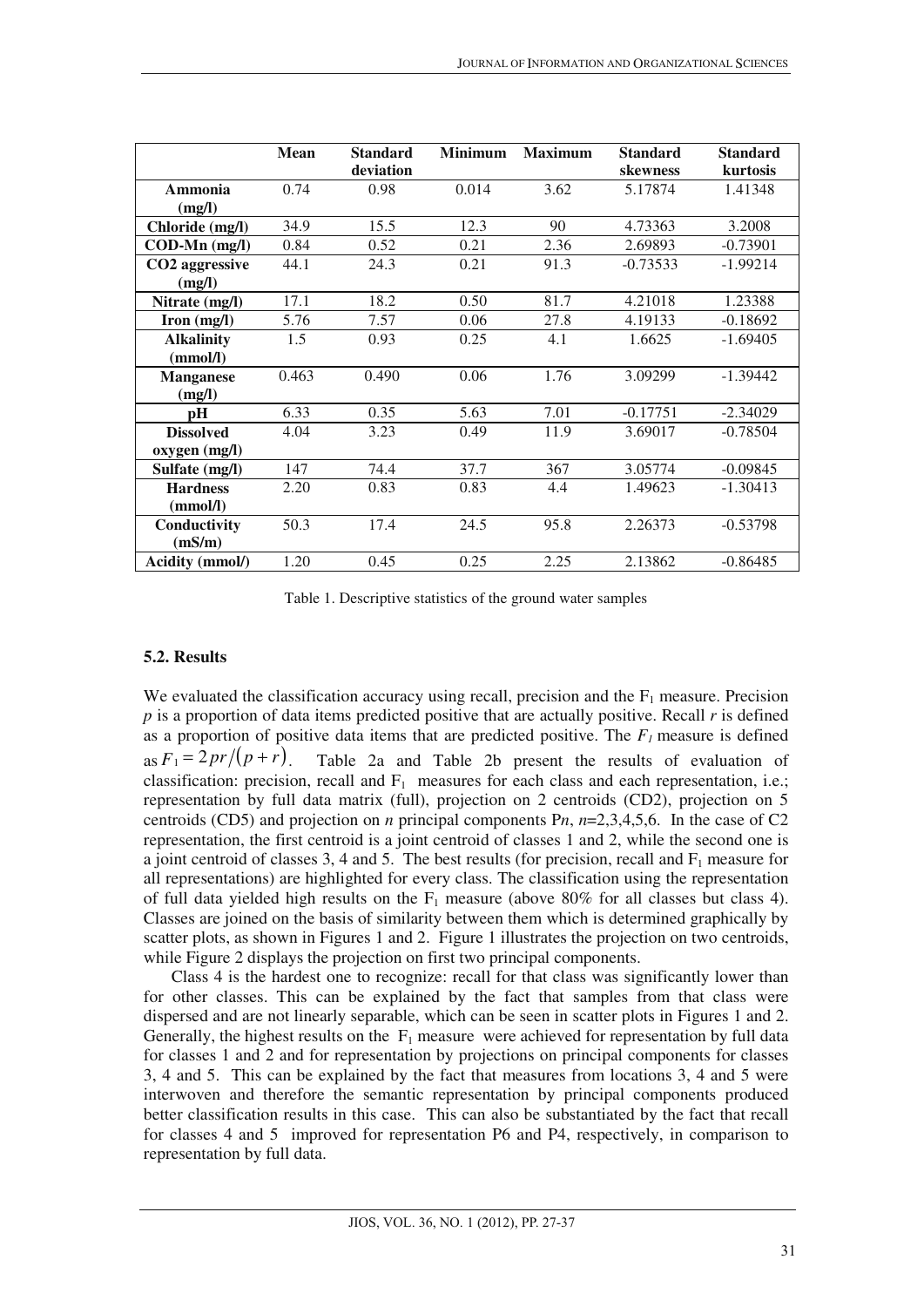Generally, representation by projections on centroids of classes is less effective than representation by projections on principal components. Nevertheless, representation by projections on two centroids gives best results of recall for classes 1 and 3 (i.e., the largest classes forming centroids). Performance of the classification by this representation for class 2 was much lower, while classes 4 and 5 are not amenable to this representation since they are not linearly separable in a two dimensional space. For representation by projections on five centroids all classes were recognized. However, the results for measures (recall, precision and  $F_1$  measure) were lower than representation by full data, except for precision for classes 1 and 5, which were the best for all representations. For representation achieved by projections on the first two principal components, classes 4 and 5 are not amenable, while for representation by projections on the first three components only class 4 is not amenable.

| <b>Class</b>            | <b>Measure</b> | Full         | CD2          | CD5         |  |
|-------------------------|----------------|--------------|--------------|-------------|--|
| $\mathbf{1}$            | Precision      | 88.89        | $80.16 \pm$  | $91.11 \pm$ |  |
|                         |                | ±7.86        | 6.25         | 6.85        |  |
|                         | Recall         | $100.00 \pm$ | $100.00 \pm$ | $85.56 \pm$ |  |
|                         |                | 0.00         | 0.00         | 13.96       |  |
|                         | $F_1$          | $93.94 \pm$  | $88.85 \pm$  | $86.97 \pm$ |  |
|                         |                | 4.29         | 3.94         | 4.94        |  |
| $\overline{2}$          | Precision      | $100.00 \pm$ | $38.33 \pm$  | $47,22+$    |  |
|                         |                | 0.00         | 30.64        | 33.56       |  |
|                         | Recall         | $87.78 \pm$  | $30.00 \pm$  | $30.33\pm$  |  |
|                         |                | 8.75         | 21.60        | 21.60       |  |
|                         | $F_1$          | $93.27 \pm$  | $33.33 \pm$  | $30.33\pm$  |  |
|                         |                | 4.83         | 24.94        | 21.60       |  |
| 3                       | Precision      | 81.94±       | $80.47+$     | $82.22 \pm$ |  |
|                         |                | 5.20         | 14.97        | 13.70       |  |
|                         | Recall         | $81.55\pm$   | $91.07\pm$   | $32.14 \pm$ |  |
|                         |                | 7.19         | 6.36         | 18.21       |  |
|                         | $F_1$          | $81.47+$     | $84.15+$     | $42.68 \pm$ |  |
|                         |                | 4.44         | 6.06         | 17.58       |  |
|                         | Precision      | $100.00 \pm$ | $0.00 \pm$   | $50.00 \pm$ |  |
|                         |                | 0.00         | 0.00         | 40.82       |  |
| $\overline{\mathbf{4}}$ | Recall         | $52.22 \pm$  | $0.00 \pm$   | $12.22 \pm$ |  |
|                         |                | 22.17        | 0.00         | 8.75        |  |
|                         | $F_1$          | $66.02\pm$   | $0.00 \pm$   | $19.05 \pm$ |  |
|                         |                | 17.84        | 0.00         | 13.47       |  |
| 5                       | Precision      | $91.67 \pm$  | $0.00\pm$    | $100.00\pm$ |  |
|                         |                | 11.79        | 0.00         | 0.00        |  |
|                         | Recall         | $91.67 \pm$  | $0.00\pm$    | 55.56±      |  |
|                         |                | 11.79        | 0.00         | 21.87       |  |
|                         | $F_1$          | $91.67 \pm$  | $0.00\pm$    | $68.57+$    |  |
|                         |                | 11.79        | 0.00         | 20.34       |  |

Table 2a. Results of classification for full representation and representation by concept decomposition

All the classes were recognized in the process of classification by representation P4, by which 86.38% of the data variation was explained. By projection of the original data onto the first five principal components 90.38% of the data variation was explained. Despite the fact that data variation was explained to a great extent by representation P5, classification results were significantly improved for classes 3 and 4 by representation P6 (where 93.20% of data variation was explained).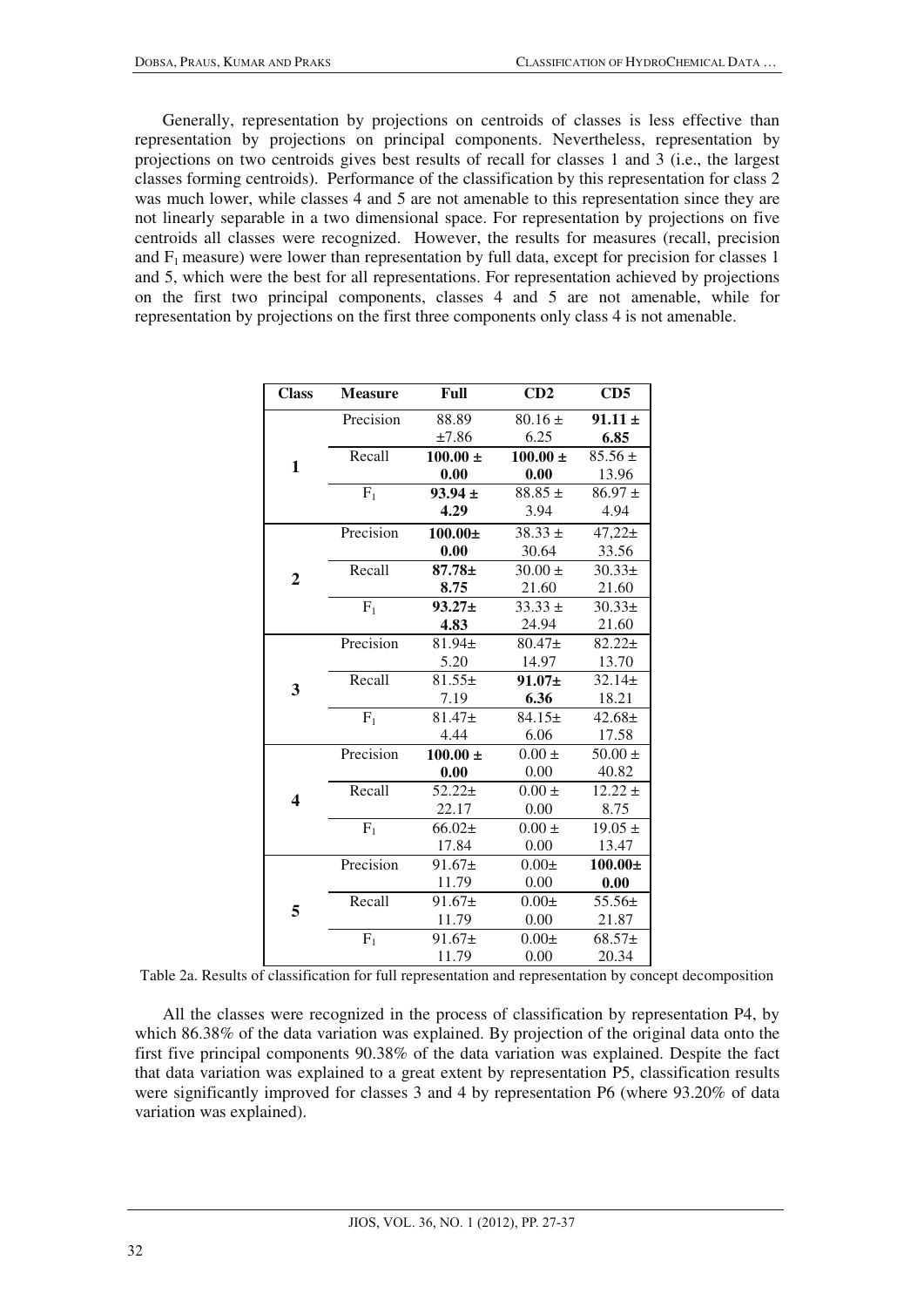| <b>Class</b>            | <b>Measure</b> | P <sub>2</sub> | <b>P3</b>     | <b>P4</b>    | <b>P5</b>   | <b>P6</b>    |
|-------------------------|----------------|----------------|---------------|--------------|-------------|--------------|
| $\mathbf{1}$            | Precision      | $86.75 \pm$    | 81.99±        | $86.75+$     | $86,25 \pm$ | $86.25 \pm$  |
|                         |                | 9.73           | 3.71          | 9.73         | 9.93        | 9.93         |
|                         | Recall         | $100.00 \pm$   | $100.00\pm$   | $100.00 \pm$ | $96.67 \pm$ | $96.67 \pm$  |
|                         |                | 0.00           | 0.00          | 0.00         | 4.71        | 4.71         |
|                         | $F_1$          | $92.62 \pm$    | $90.06\pm$    | $92.62 \pm$  | $90.89 \pm$ | $90.89 \pm$  |
|                         |                | 5.46           | 2.27          | 5.46         | 6.46        | 6.46         |
|                         | Precision      | $100.00 \pm$   | $91.67 \pm$   | $93.33 \pm$  | $100.0\pm$  | $100.00 \pm$ |
|                         |                | 0.00           | 11.79         | 9.43         | 0.00        | 0.00         |
|                         | Recall         | $75.55 \pm$    | $81.11 \pm$   | $87.78 \pm$  | $81.11 \pm$ | $81.11 \pm$  |
| $\overline{2}$          |                | 17.50          | 16,41         | 8.75         | 16.41       | 16.41        |
|                         | $F_1$          | $85.00 \pm$    | 85.86±        | $90.30\pm$   | 88.64±      | 88.64±       |
|                         |                | 10.80          | 14.07         | 8.18         | 10.33       | 10.33        |
|                         | Precision      | 83.81±         | $83.81 \pm$   | 73.99±       | $81.35\pm$  | 82.87±       |
|                         |                | 11.97          | 11.97         | 8.07         | 4.59        | 3.98         |
| 3                       | Recall         | 58.93±         | 58.93±        | $82.14 \pm$  | $77.38 \pm$ | $86.31 \pm$  |
|                         |                | 2.53           | 2.53          | 12.71        | 6.07        | 11.69        |
|                         | $F_1$          | $68.69 \pm$    | $68.69 \pm$   | $76.57+$     | $79.21 \pm$ | $84.20 \pm$  |
|                         |                | 2.86           | 2.86          | 1.16         | 4.66        | 6.83         |
| $\overline{\mathbf{4}}$ | Precision      | $0.00 \pm$     | $0.00 \pm$    | $100.00\pm$  | $100.00\pm$ | $100.00\pm$  |
|                         |                | 0.00           | 0.00          | 0.00         | 0.00        | 0.00         |
|                         | Recall         | $0.00 \pm$     | $0.00\,\pm\,$ | $46.67 \pm$  | $46.67\pm$  | $63.33\pm$   |
|                         |                | 0.00           | 0.00          | 14.40        | 14.40       | 17.85        |
|                         | $F_1$          | $0.00 \pm$     | $0.00 \pm$    | $62.38+$     | $62.38+$    | $76.02\pm$   |
|                         |                | 0.00           | 0.00          | 12.80        | 12.80       | 14.07        |
| 5                       | Precision      | $0.00 \pm$     | $91.67 \pm$   | $93.33 \pm$  | $93.33 \pm$ | 93.33±       |
|                         |                | 0.00           | 11.79         | 9.43         | 9.43        | 9.43         |
|                         | Recall         | $0.00 \pm$     | $83.33\pm$    | $100.0\pm$   | $100.0\pm$  | $100.00\pm$  |
|                         |                | 0.00           | 11.79         | 0.00         | 0.00        | 0.00         |
|                         | $F_1$          | $0.00 \pm$     | 86.90±        | $96.30 \pm$  | $96.30 \pm$ | $96.30 \pm$  |
|                         |                | 0.00           | 10.24         | 5.24         | 5.24        | 5.24         |

Table 2b. Results of classification for representation by projection on principal components

Figure 3 shows macro-averages through classes of  $F_1$  measure of SVM classification for all representations of data including full data matrix (full), projection on 2 centroids (CD2), projection on 5 centroids (CD5) and projection on *n* principal components (P*n*, *n*=2,3,4,5,6). The performance of representation by projection on four, five and six principal components was comparable to the performance of representation by full data matrix. Only P6 representation result exceeded (by  $2\%$ ) the macro-average of  $F_1$  measure of full data matrix representation.

Generally speaking, results were better for representation by projection on principal components, but separate results of recall and precision show that representation by projection on centroids of classes can also be useful in combination with other representations. Concept decomposition was not as effective in this case as it was in the case of text mining because the dimensions of data representation of hydrochemical data are generally lower. Furthermore, representations of textual documents contain more redundancy than representations of hydrochemical data. On the other hand, the advantage of CD is that it is computationally more efficient than SVD based projection on principal components [12].The complexity of projection on principal components and concept vectors is the same, but computation of centroids of classes is much more effective than computation of principal components. Future work should investigate classification by SVM using different kernel functions and classification using decision trees.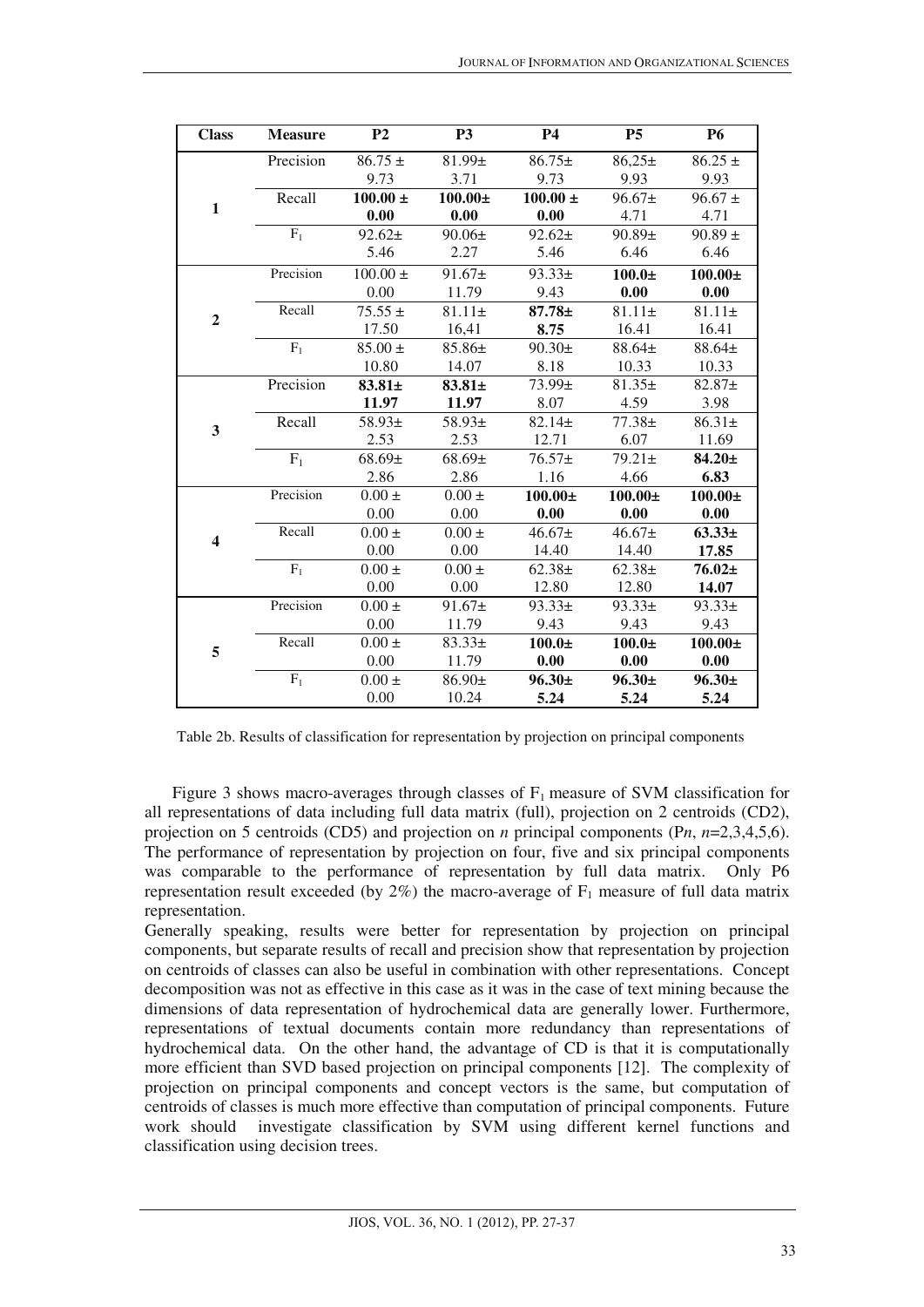

Figure 1. Projection on two centroids

## **6. Conclusions**

This paper confirms that the representation of data in a lower dimensional space can improve classification performance by capturing latent relations between variables. Two methods for lowering the dimension of the original data representation were used: concept decomposition and projection on principal components. Representation in a lower dimensional space can improve precision (which is improved for classes 1 and 5 by concept decomposition and class 3 by projection on principal components) and recall (which is improved by concept decomposition for class 3 and for classes 4 and 5 by projection on principal components).

## **Acknowledgements**

One of the authors, Ch. Aswani Kumar gratefully acknowledges the financial support from the National Board of Higher Mathematics, Department of Atomic Energy, Government of India, under the grant number 2/48(11)2010-R&D 11/10806. This work was also supported by the Regional Materials Science and Technology Centre (CZ.1.05/2.1.00/01.0040) and also by the framework of the IT4Innovations Centre of Excellence project, reg. no. CZ.1.05/1.1.00/02.0070 supported by the Operational Programme 'Research and Development for Innovations' funded by the European Union's Structural Funds and the state budget of the Czech Republic.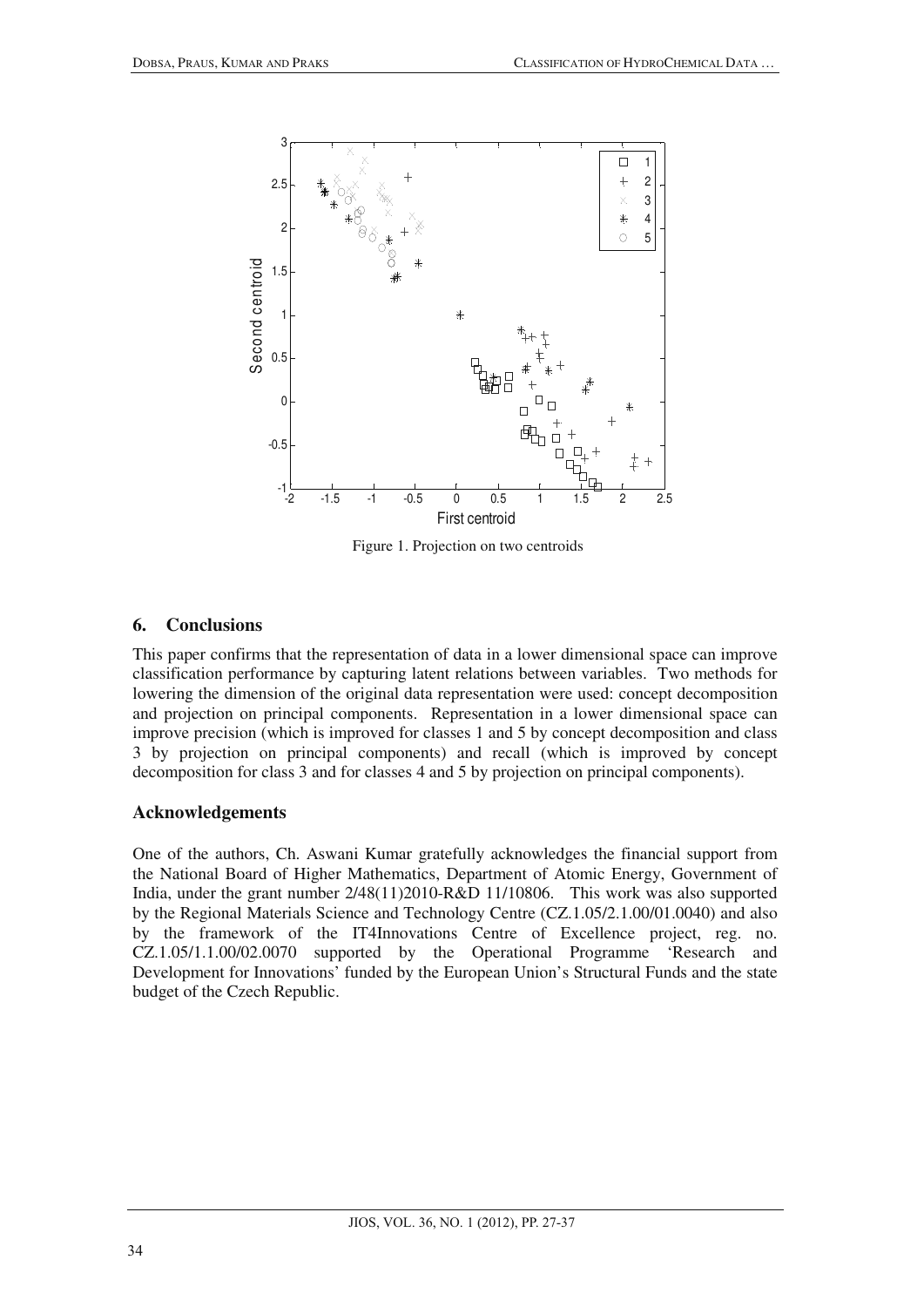

Figure 2. Projection on principal components



Figure 3. Macro-average of  $F_1$  measure of classification by SVM

### **References**

- [1] Abdi, H; Williams, L.J. Principal component analysis. *WIREs Computational Statistics*, 2, 433-459, 2010.
- [2] Aswani Kumar, Ch. Analysis of unsupervised dimensionality reduction techniques. *Computer Science and Information Systems*, 6(2), 217-227, 2009.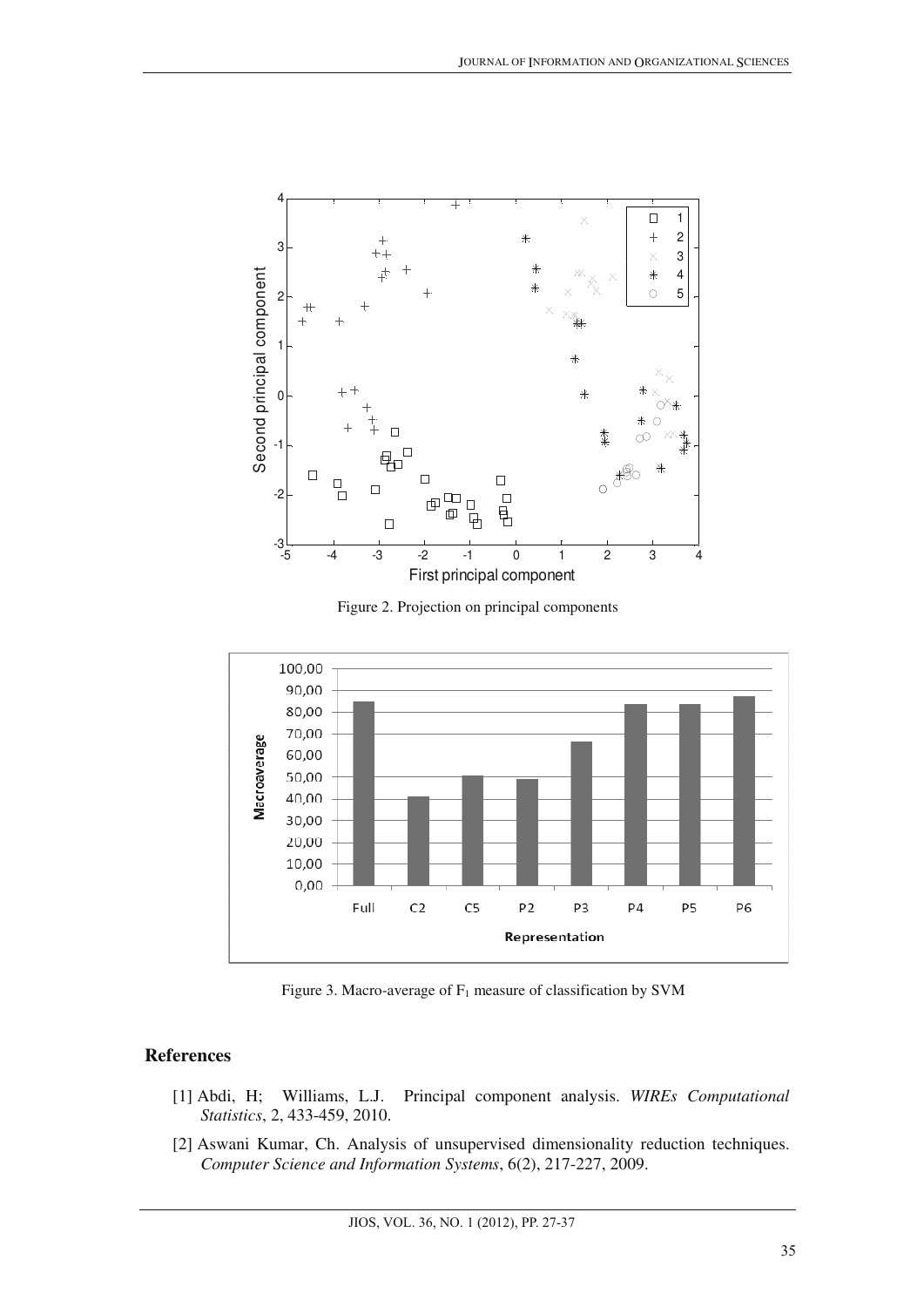- [3] Aswani Kumar, Ch; Srinivas, S. Latent semantic indexing using eigenvalue analysis for efficient information retrieval. *International Journal of Applied Mathematics and Computer Science*, 16(4), 551-558, 2006.
- [4] Aswani Kumar, Ch; Srinivas, S. Concept lattice reduction using fuzzy k means clustering. *Expert Systems with Applications*, 37, 2696-2704, 2010.
- [5] Aswani Kumar, Ch; Srinivas, S. A note on weighted fuzzy k means clustering for concept decomposition. *Cybernetics and Systems*, 41, 455-467, 2010.
- [6] Aswani Kumar, Ch; Srinivas, S. Mining association rules in health care data using formal concept analysis and singular value decomposition. *Journal of Biological Systems*, 18(4), 787-807, 2010.
- [7] Babaoglu, I., Findik, O ; Bayrak, M. Effects of principle component analysis on assessment of coronary artery disease using support vector machine. *Expert Systems with Applications*, 37(3), 2182-2185, 2010.
- [8] Bezdek, J.C. *Pattern Recognition with Fuzzy Objective Function Algorithms*. Plenum Press, New York, 1981.
- [9] Brodnjak-Voncina, D; Dobcnik, D; Novic, M; Zupan, J. Chemometrics characterization of the quality of river water. *Analytica Chimica Acta,* 462, 87-100, 2002.
- [10] Cristianini, N; Shawe-Taylor, J. *Support vector machines and other kernel based learning methods*. Cambridge University Press, 2000.
- [11] Cunningham, P. Dimension Reduction. Technical Report: UCD–CSI \_2007 -7, University College of Dublin, Ireland, 2007 .
- [12] Dhillon, I.S; Modha, D.S. Concept decomposition for large sparse text data using clustering, *Machine Learning*. 42, 143-175, 2001.
- [13] Dobsa, J; Dalbelo-Basic, B. Concept decomposition by fuzzy k-means algorithm. In *Proceedings of IEEE/WIC International Conference on Web Intelligence*, pages 684- 688, Halifax, Canada, 2003.
- [14] Dobsa, J; Mladenic, D; Grobelnik, M; Brank, J. Experimental evaluation of documents classification represented using concept decomposition. In *Proceedings of the 27th International Conference on Information Technology Interfaces*, pages 187- 192, Cavtat, Croatia, 2005.
- [15] Huang, F; Wang, X; Lou, L; Zhou, Z; Wu, J. Spatial variation and source apportionment of water pollution in Qiantang river (China) using statistical techniques. *Water Research*, 44, 1562-1572, 2010.
- [16] Joachims, T. *Learning to Classify Text Using Support Vector Machines*. Dissertation, Universität Dortmund, Kluwer Academic Publishers, 2001.
- [17] Karypis, G; Hong, E. Fast dimensionality reduction algorithm with applications to document retrieval & categorization. In: *Proceedings of 9th International Conference on Information and Knowledge Management*, McLean, VA, 12-19, 2000.
- [18] Kunwar P; Singh, Malik, A; Mohan, D; Sinha, S. Multivariate statistical techniques for the evaluation of spatial and temporal variations in water quality of Gomti river (India) – a case study, *Water Research*. 38, 3980-3992, 2004.
- [19] Liu, Li., Zhou, J; An, X., Zhang, Y; Yang, Li. Using fuzzy theory and information entropy for water quality assessment in three Gorges region. *Expert Systems with Applications*, 37(3), 2517-2521, 2010.